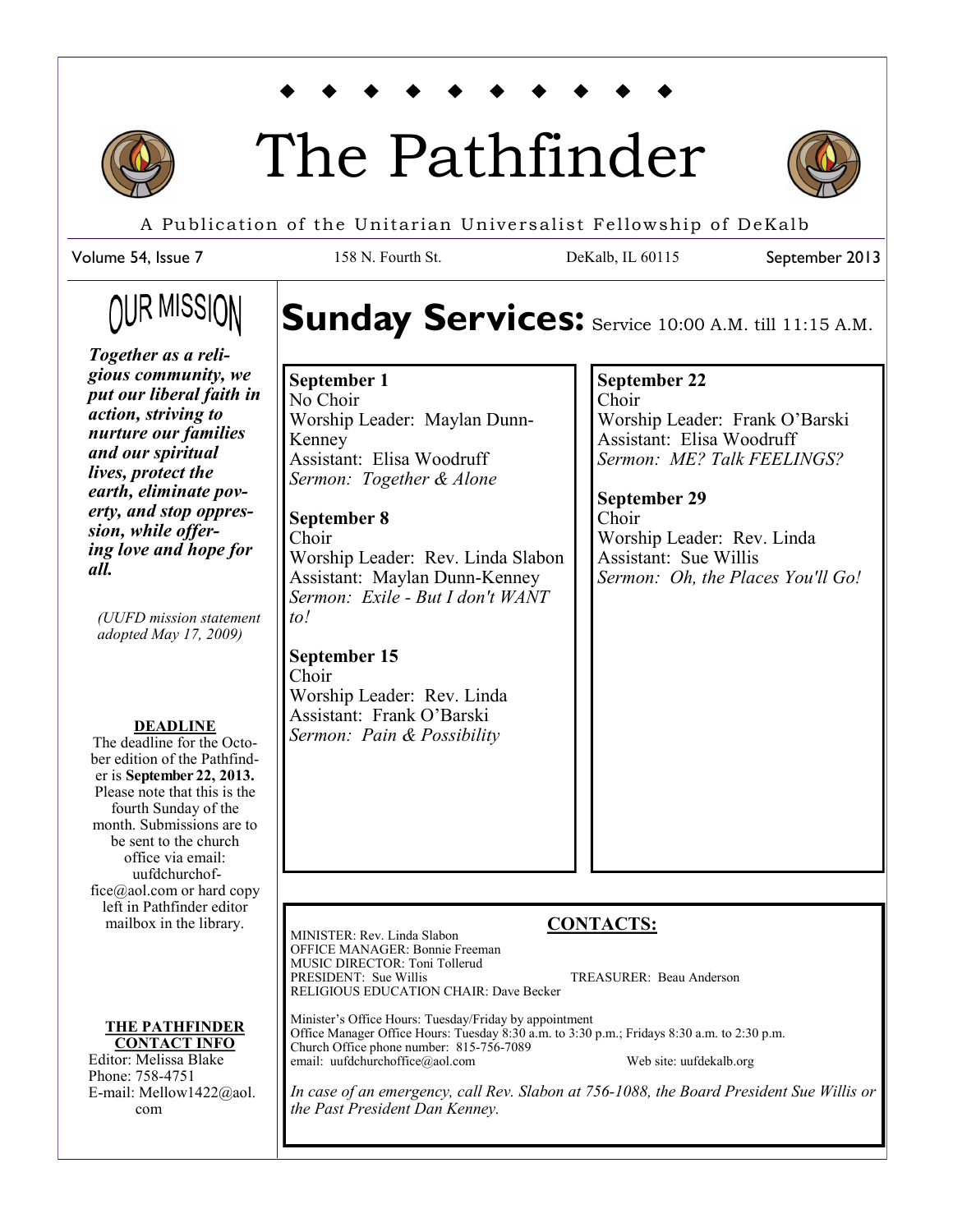# **Minister's Musings**

"Who am I?" and "What's next in my life?" are perhaps two of the mostoften-asked questions in a person's mind. I have learned who I am over and again – not only in solitary reflection, but as I see myself in relation with those I love, and the communities I am a part of. My history is made up of my memories, stories, identifying characteristics, and issues. My experiences and interpretation of them shape me, as does my vocation. My vocation is formed by the goals, dreams, callings and aspirations that I set for myself. So, my personality, shaped by many factors, joins with my vocation (my goals, dreams, etc.) and from this joining, out spins my life! Rather like how tufts of loose wool are intentionally spun together to form the magic of yarn.

And like yarn, sometimes my life is smooth and strong, and sometimes there are lumps or weak places that require special care. But the bumps give the yarn character! Sometimes aspects of my personality, for example, my "control issues", keep me from taking a chance. Sometimes my history (growing up in the age of birth control, having choice, and eventually having a lesbian spouse) contribute to a decision (not to have a biological child). And sometimes a vocation's call (being a minister) can be so strong as to overcome challenging social and physical obstacles (ex: only men were accepted as ministers in many congregations when I began seminary, and I was recently divorced, and I had no financial cushion for graduate school).

What's the point of my ruminations? To suggest the comparison that a con-

gregation is like a person. A congregation has a personality with its own stories, memories, identifying characteristics, history, and issues. And a congregation has a presence and a vocation, that is, its own communal hopes, dreams, goals, callings, expectations, and aspirations. And YOU, UUFD, have not reflected on your existential questions of "Who am I?" and "What's next in my life?" since 2005, when the last Long Range Plan for UUFD was completed. So the Board has appointed a Long Range Planning Task Force who will, over the next months, invite us to explore these questions. In addition, your Worship Associates have also begun this process by setting a yearly theme for our services: *Me, Myself, and UU.* Your Worship Associates and LRP team will, in the September services, focus on questions of *Our Identity, Our History, and Our Future.* 

*Sept. 1 Service: Together & Alone* We are a religious community but also lead individual lives and face the existential abyss on our own. How do we "accompany"? We don't have the power to save others, but we can strengthen each other as we walk together.

*Sept. 8 Service: Exile, But I don't WANT to!* 587 BCE is a significant metaphor for today. How do I navigate this age of smashed ideals and destroyed icons? How do I handle the "it" of change and where might the Spirit lead us?

*Sept. 15 Service: Pain & Possibility*  A historical storytelling experience asking such questions as: What do I

value? How have those "liberally religious" folks affected me? How are we transformed? What does this mean for community?

*Sept 22 Service: ME? Talk FEEL-INGS?* Who am I emotionally as I experience change? What feelings do I avoid? What must I address?

*Sept. 29 Service: Oh the Places You'll Go!* What is our ministry in this millenial age? How shall mission guide us through the exile and help expand our circle of compassion? How shall vision inspire and transform me, and UU?

Let's begin by pondering the following ideas. They are quite compelling: *Congregations need to understand that the freedom they seek in order to move with confidence into the future will come from the strength of their spirit, not structure, programs, attendance or financial giving, but the strength of their spirit (*Gilbert Rendle); and *"Vision is a continuous conversation to define clearly the results a group of people want to create"* (Nancy Ammerman). Now ask yourself: "What is UUFD's strength of spirit?" and "What results do we want to create?"

In CommUUNITY,

Rur. Jinda

#### **UUFD Staff News**

- Bonnie's hours are Tuesday 8:30 a.m. until 3:30 p.m. and Friday from 8:30 a.m. until 2:30 p.m.
- Rev. Linda's hours are Tuesday, Wednesday and Friday by appointment.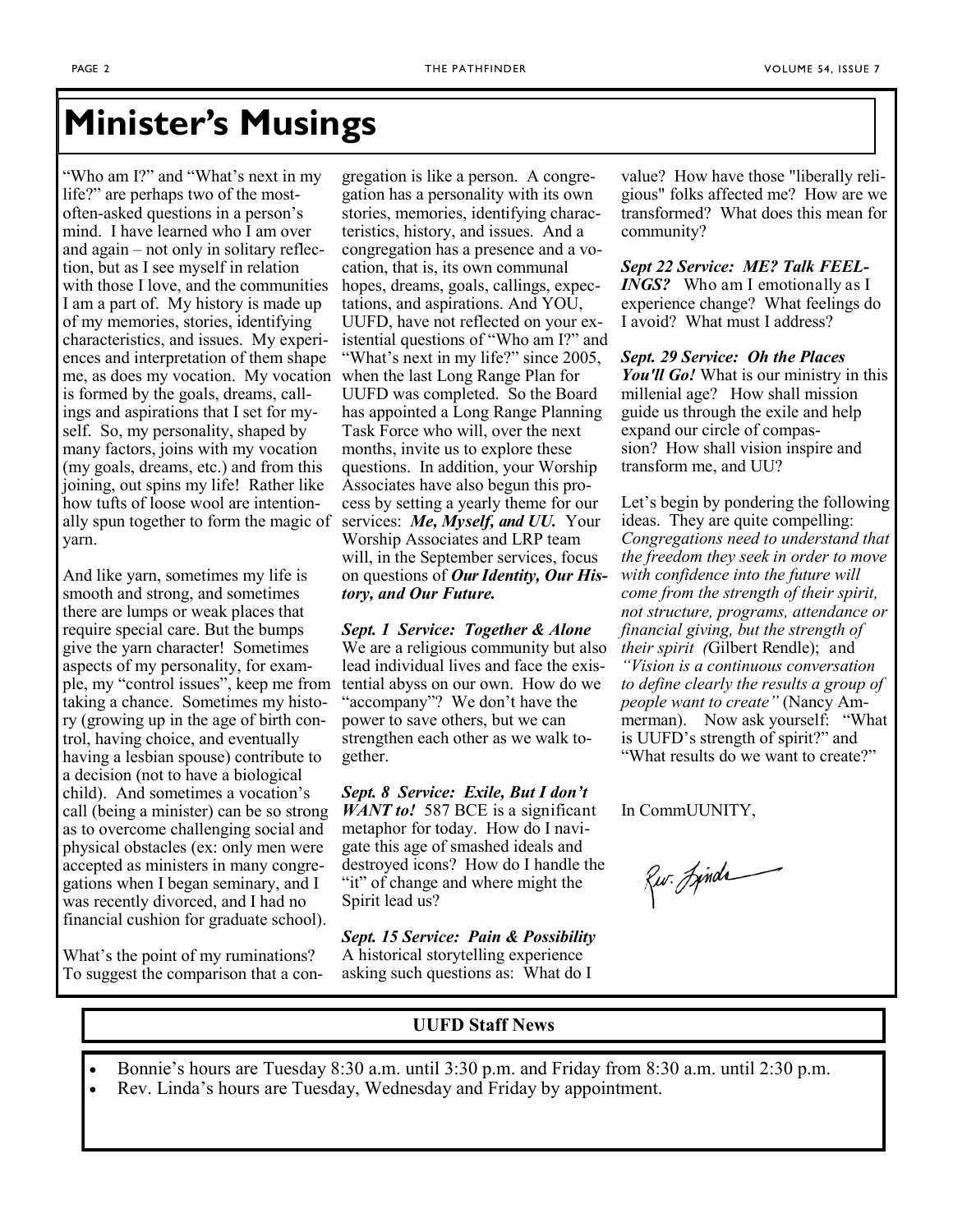

**Mark Your Calendar For These UUFD Events**



#### **September** 3 Evening Meditation (meets every Tuesday) 5:30 p.m.<br>3 Long Range Planning Task Force meets @ Rev. Linda's 7 p.m. 3 Long Range Planning Task Force meets @ Rev. Linda's 7 p.m.<br>4 UUFD Board Meeting 7 p.m. UUFD Board Meeting 7 p.m. 5 Mindfullness Meditation @ Estelle's (meets every Thursday) 10:30 a.m. 6 Peaceful Meditation (meets every Friday) Noon 7 Leadership Council meeting 9 to 11:30 a.m.<br>
9 to 11:30 a.m. to 1<br>
9 to 11:30 a.m. to 1 Website Training for staff 11:30 a.m. to 1:30 p.m. 8 DuPage Unitarian Universalist Church dedicates new sanctuary, Rev. Peter Morales, UUA President, preaching 4 p.m. 10 Long Range Planning Task Force meets @ Rev. Linda's 7 p.m. 11 Welcome Cafe & Community Kitchen meeting—Sanctuary 7 p.m. 11 Monthly Divination & Creativity Night—Library 7:30 to 9 p.m. 12 TeachGirls Global 5 to 6:15 p.m. 14 Board Retreat @ Rev. Linda's 8:30 a.m. to 2:30 p.m. 17 CROP Hike for Hunger Recruitment Rally @ St. Peter's Episcopal, Sycamore 7 p.m. 17 UUFD Supplies Hope Haven meal 22 Rise & Shine Chats resume 9 a.m. 28 Community Breakfast @ UUFD hosted by Welcome Cafe & Community Kitchen 10 a.m. to Noon **October** 2 Board of Trustees in the Fellowship Hall 7:30 p.m 4 Local Flavors Fundraiser at UUFD for DeKalb County Community Gardens & WCCK 6 to 8 p.m.

#### **Heads Up: There Are New Guidelines For Greeters And Coffee Hour Hosts**

You can find the new guidelines for greeters and coffee hour hosts at church. The greeter guidelines are on the table in the sanctuary, and the coffee hour guidelines are on the island area where we serve the food. There will also be a laminated copy up on the refrigerator. Here are a few things you should know....

1. We really want to improve our interactions with visitors. This is an important part of greeting, but it is really something that everyone in the congregation can help with! If you see a visitor, please, please take a minute to introduce yourself and make that person feel welcome. Just think how wonderful that would be if you were a visitor somewhere and you had lots of people welcoming you! 2. We know that people love to bring leftover food for coffee hour, but Member Care would appreciate it if you would contact the coffee hour host for the week before bringing anything. We will start publishing the greeters and coffee hour hosts in the E-news/ Pathfinder beforehand, so you will be able to contact them.

3. If you are a coffee hour host, please take all food home or give it away. Too much food has been left to spoil at church. Also, coffee hour hosts are responsible for dishes or for finding someone to take them home to wash.

We would LOVE to have new and many different people to help us with our greeting/coffee hour tasks on Sunday mornings. These are important extensions of our Sunday morning ministry for members, friends and visitors, and it is a very wonderful and fun ministry to be involved in.

Call or email me to get on the schedule! If you are unsure of what to do, we will provide training or actually do it with you until you feel comfortable. As Mikey would say "Try it, you'll like it!" (Whether you get that joke or not probably depends on your age, but either way, we would love to have you help out!) :)

Thanks....Sharon Blake 815-757-2444 or sblake202@gmail.com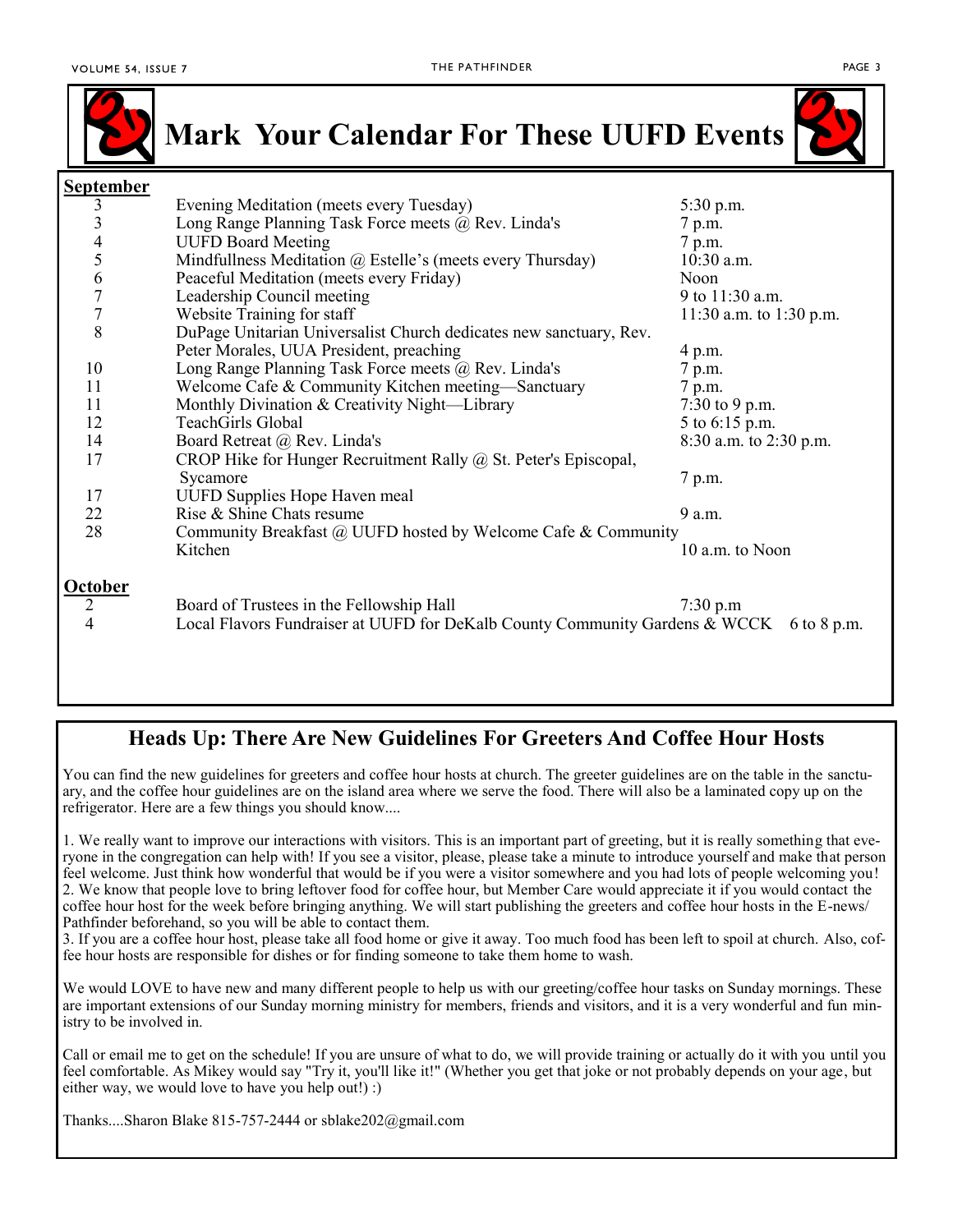# JOYS & CONCERNS





Patty Rieman's step-dad Curt passed away on August 23. He was her mother's first and fourth and final husband, and he was the father of Patty's big sister Polly Bradley. We join with Patty's friends and family in sending our condolences and hoping comfort and support as they grieve this loss together.



Thank you's are definitely extended to all those who helped with the UU Useables Garage Sale on August  $23 \& 24$ . Many people devoted hours of their time to help our congregation. According to Treasurer Beau Anderson, the official figure equals \$1829.62. Whoo Hoo!



Congratulations to these beautiful children: Kaylee, Zak, Maggie, Will, Finn, Buddy, Juliette, Steven, and their families! Our congregation celebrated your dedication Sunday and your belovedness as travelers with us on our Earth home.



We at UUFD send healing light to those who continue their journeys of recovery from hospitalizations or surgeries: Lolly Voss, Kelly Thornburg and LeeAnn Abel



UUFD has received a Certificate of Appreciation from UUA President, Rev. Peter Morales, thanking us for our contribution to the Annual Program Fund. Our status as a Merit & Honor Congregation in 2013 supports the work of Unitarian Universalism "in programming for all ages, against the forces of oppression, and in support of peaceful relations".



It is with joy that we welcome our Office Manager, Bonnie Freeman, back to the Church Office to resume her duties. Bonnie still needs our support as her recovery continues, but we are sure happy to have her competent self back at the helm!

Many thanks to Elisa Woodruff, who covered the office with professional diligence while Bonnie was out. We send Elisa our love and light for healing as she has faced recent hospitalization and continues treatment for persistent headaches.

Jeanne Meyer will had surgery on August 20 to have her gall bladder removed. May her healing be smooth and uneventful.



 UUFD friend, Lolly Voss, was hospitalized in Rockford after a serious fall that cracked her skull and caused a brain bleed. She is doing very well following surgery and is now in recovery at DeKalb County Home and Nursing Center. Visitors are welcome.

Diane John's 14-yr-old nephew Jesse continues to receive treatment for bone cancer. May her travels to New Orleans to support her family be safe and may inner peace guide her on this journey.



We are relieved and happy to share that Bonnie & Beau Anderson's son-in-law continues to recover well. We hope that their road trips will soon be for only happy and healthy gatherings!

# **Three Meditation Groups Held For UUFD Members and Friends**

Currently, there are three opportunities for members and friends to practice meditation. Research has shown that meditation helps to reduce stress, focus the mind and relax the body. **Mindfulness Meditation** meets on Thursdays at 10:30 a.m. at the home of Estelle Von Zellen. **Peaceful Meditation** meets on Fridays from noon to 1 p.m. at the UUFD Library room. **Evening Meditation**  meets on Tuesdays at 5:30 p.m. at UUFD and will resume on September 3 after a summer hiatus. If you have questions, contact the coordinators of the meditation groups: Estelle Von Zellen (815-756-2801) and Rev. Linda Slabon (815-501-4788).

### **News From Around The Congregation…**

- Does anyone know what happened to an oil painting of a sailing ship that Cathy Schneider donated to the online auction? It was last known to be in the Church Office. If you know anything about this painting, please contact Cathy Schneider at 815/751- 4180.
- A super big thank you to all who contributed money or school supplies for our UUFD/CRMS annual backpack drive. It was another banner year! As I always say, we are changing lives, one backpack at a time!!!! Thank you from the students and staff of Clinton Rosette Middle School!
- Did you miss the opportunity to donate to the Take Steps Walk for Crohn's and Colitis that Will and Ashe walked on June 22? Don't fret! There is another opportunity. Will will be walking 13.1 miles with Team Challenge in Las Vegas in November in honor of Ashe. All donations go to the Crohn's and Colitis Foundation of America to support research and patient support programs for Crohn's Disease and Ulcerative Colitis. Donations can be made online at: http://www.active.com/donate/ vegasIL13/wireland. If you prefer to give offline (check or cash) donation, you can see Will at any of the upcoming services. Thanks for your support!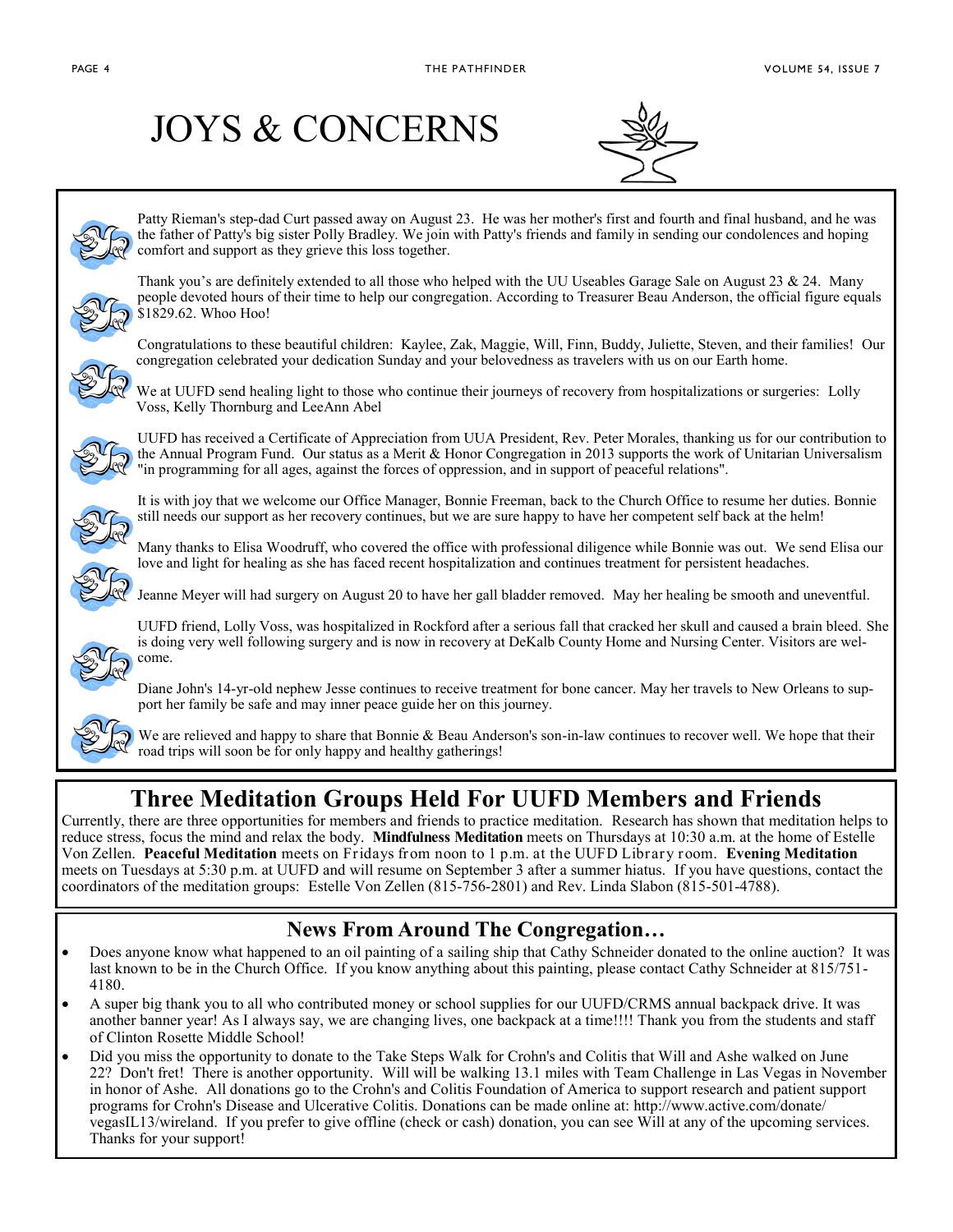# **The Inside Scoop: President's Ponderings**

It is with considerable joy, and some trepidation, that I step up to the position of president of UUFD. I am honored and humbled by the trust you have put in me, and look forward to a fruitful year for all of us.

One of the things that I firmly believe is that, more than many more traditional religious groups, we are what we make ourselves to be. We do have professional ministerial leadership, and benefit greatly from it, but UUFD would not be what it is without all of you. Every Sunday, we list some of our volunteers who have helped with the service, but there are many more who also contribute; in one way or another, we all do our part.

We are a growing congregation! If you see someone you don't know, please introduce yourself and make them feel welcome. Remember that some people are ready to jump in right away, while others need more time to figure out who we are, if we are the right group for them and how they want to participate in congregational life.

Not only do we all contribute our time and effort to UUFD, we also contribute financially so the church can function. Normally, the pledge drive is run by the president-elect in the spring; however, as many of you may recall, I was busy in the spring due to personal and family matters. The UUFD Board of Trustees took over the pledge drive, which is still going on. At the May congregational meeting, we voted in a budget for the 2013-14 church year that allowed for slightly increased compensation for our staff – although we are still paying less than the UUA recommended minimum for a church of our size. This, plus increased costs for things like utilities and insurance, gave us a budget about 10% higher than last year's, which will therefore require about 10% more income to cover. Unfortunately, our pledges so far are less than they were last year, so we have a shortfall to overcome. I personally have raised my pledge quite a bit to help overcome this shortfall, but if we don't show anticipated income to cover our expenses by the time of the November congregational meeting, the Board will have no choice but to recommend cuts in the budget. Please, if you have not yet made a pledge, we need your commitment so we don't have to do this! Pledge forms are available from the Church Office, in the collection plate and from me. Also, if you can increase your pledge, that would be wonderful! And don't forget the UU Useables, the Gala, the winter markets and so on – every little bit helps.

Please let me know if you have any questions, comments, ideas or advice – this is your church! You can always reach me by email at [uusu](mailto:uusuzanne@yahoo.com)[zanne@yahoo.com o](mailto:uusuzanne@yahoo.com)r find me on Facebook.

Sue Willis President, UUFD

### **DeKalb County Community Gardens – 2013 Harvest Garden Tour**

WHEN: Saturday, September  $21<sup>st</sup>$  9:00 a.m. to 1:00 p.m.

Visit our nine gardens (that represent our school and community involvement) and enjoy light refreshments straight from the gardens. Get a chance at winning great prizes. If you would like a ticket, contact Sheryl Nak [\(snak974@comcast.net\)](mailto:snak974@comcast.net) or see Dan Kenney.



**Monthly Divination & Creativity Night** Divination with Jenny Stamatakos (Wren Starling) Creativity with Kathy Clark **Second Wednesdays – 7:30-8:30 p.m. – at UUFD Library \*October 9 \*November 13 \*December 11**



**To participate:** This is an open experience. All are welcome. **Cost:** Free – Donations to UUFD are appreciated.

This is a UUFD Adult Lifespan Faith Development

Jenny Stamatakos (whose working name is Wren Starling) will be doing one card draws from her unique bird oracle cards (and occasionally other decks). Anyone who uses any other form of divination (Tarot, Runes, I Ching, etc.) is invited to come and read for others as well. Anyone interested in getting a reading is welcome. Stay the whole time or just stay for your reading.

If you are facing a choice, divination may help point in the most positive direction for you. Request something to meditate upon or for inspiration. You might want to know what new thing may come into your life or what is the most important thing facing you at this time. Ask a specific question and see what answer you get. If no one requests readings, we will talk about divination, how we do it, why we do it, what we believe and learn together.